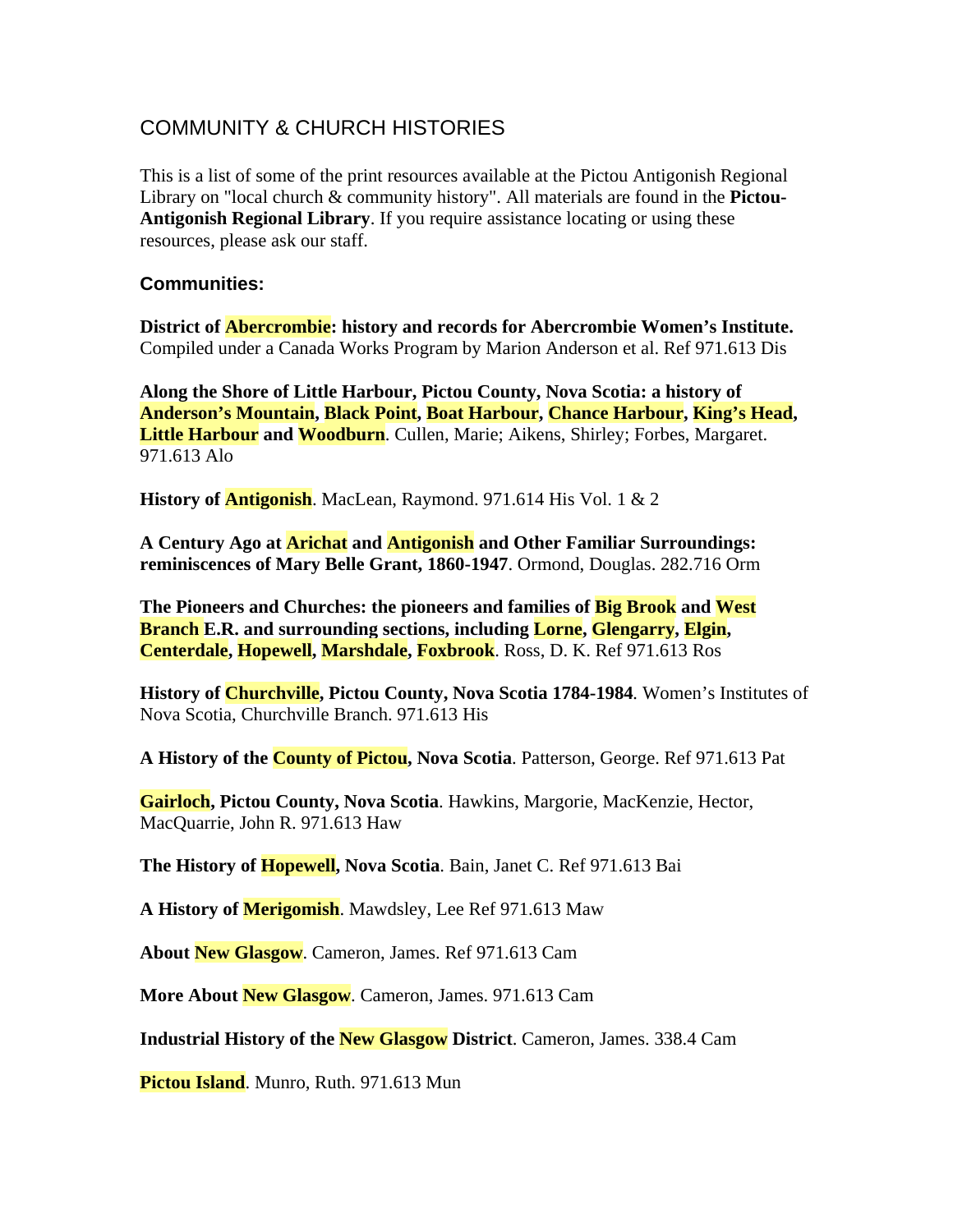**Pictou Island**, Nova Scotia: the rise and fall of an island community. Ross, Eric. Ref 971.613 Ros

**The Pictou Book: Stories of Our Past**. MacLaren, George E.G. 971.613 MacL

**Pictou Pioneers: a story of the first hundred years in the history of Pictou Town**. Sherwood, Roland H. 971.613 She

**Pictou's Past**. Sherwood, Roland H. 971.613 She

**River John, it's pastors and people**. Gordon, G. Lawson. Ref 285.2716 Gor

**Historical Research on River John, N.S***.* Robison, Rosalie D. Ref 971.613 Rob

**History and Stories of Springville, Pictou County, Nova Scotia**. Calder, Frank. 971.613 Cal

**History of Stellarton**. Dorrington, Aubrey. 971.613 Dor

**A Centennial History of Stellarton**. Kirincich, M. Stephen. 971.613 Kir

**Ah, 'tis a Sunny Brae**. Evans, Jane Rawson. 971.613 Eva

**Trenton: The First Hundred Years.** Cosh, Don. 971.613 Cos

**Celebrating our Heritage: the History of Westville***.* Westville Heritage Group. 971.613 Cel

## **Churches:**

**St. James United Church Antigonish, NS: the story 1804-1979**. Baxter, Jessie (ed). Refd 277.1614 St. J

**History of Holy Rosary Church, Ballantynes Cove: a hundred years, 1891-1991**. MacEachern, Joyce. 282.71614 MacE

**History of Knox Presbyterian Church, Blue Mountain, Pictou County, Nova Scotia**. MacIntosh, Archibald W. Ref 285.2716 MacI

**Melville Presbyterian Church, Cariboo River, 1850-1975**. Murdock, Lloyd. Ref 285.2716 Mur

**Blair Presbyterian Church, Garden of Eden, Pictou County, Nova Scotia.** Ref 285.2716 Bla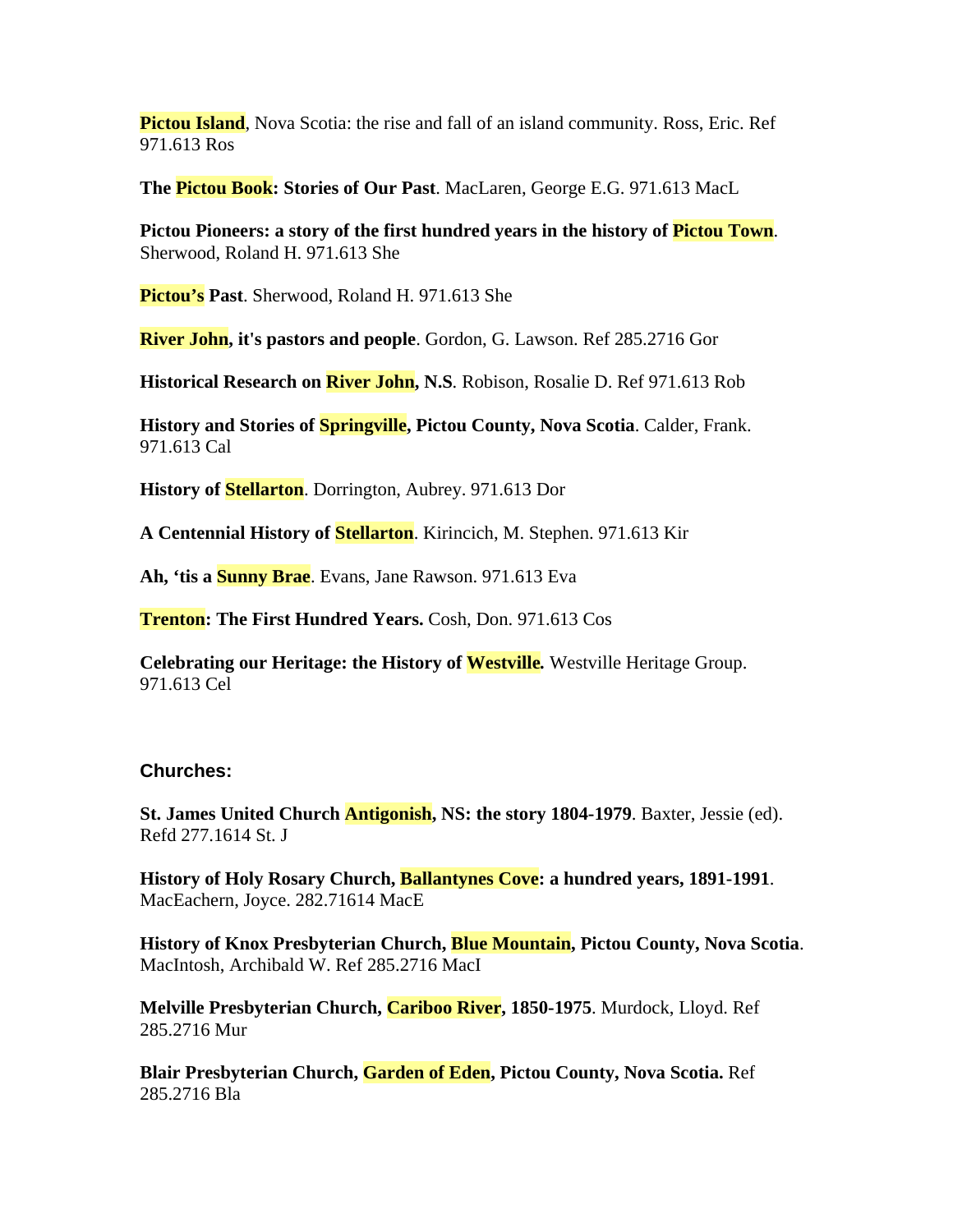**History of St. Columba 1820-1935**. MacLeod, A.M. Ref 287.92 Mel

**The History of St. Columba Church: Hopewell, Nova Scotia**. Anniversary Committee. Refd 277.163 His

**The Story of St. Columba Church, Hopewell, Nova Scotia**. Tupper, D.B. 287.92 Tup

**St. Mary's church, Lismore, 1834-1984**. The Sesqui-Centennial Committee. 282.716 St. M

**Little Harbour Presbyterian Church: a history of the congregation, 1840-1975**. MacKenzie, George. Refd 285.2716 MacK

**The Log Church At Loch Broom**. Sherwood, Roland H. 285.2716 She

**Our Lady of Lourdes Church, 1883-1983**. Kirincich, Stephen. 282.71613 Kir

**First 200 years in a journey of faith: St. Paul's Presbyterian Church, Merigomish**. MacDonald, Dorothy. 285.2716 MacD

**Annual Reports of Westminister Church, New Glasgow, Nova Scotia, 1948**. Westminister Church. 285.2716Wes

**The Churches of New Glasgow, Nova Scotia**. Cameron, James M. Refd 277.163 Cam

**Dear old St. John's: a history of the Parish of St. John the Baptist, New Glasgow, Nova Scotia**. Boudreau, Keith. 282.716 Bou

**The Friendly Church on the Corner: a history of First United Baptist Church, New Glasgow**. Smith, James. 277.1613 Smi

**Proceedings at the Centennial Celebration of James Church Congregation, New Glasgow: September 17th, 1886, with appendices**. Ref 277.163 Pro

**Semi-Jubilee exercises and annual reports of United church, New Glasgow, Nova Scotia, 1899.** United Church. Refd 285.2716 Uni

**St. George's Anglican Church, New Glasgow, NS., 1877-1977**. Ref 277.1613 St. G

**First Presbtyerian Church, Pictou, Nova Scotia: "Pictou's oldest congregation", 1786**. Ref 277.1613 Fir

**A Lion in Thistle: a history of St. James' Anglican Church, Pictou, Nova Scotia**. Bishop, Roberta. Ref 277.1613 Bis